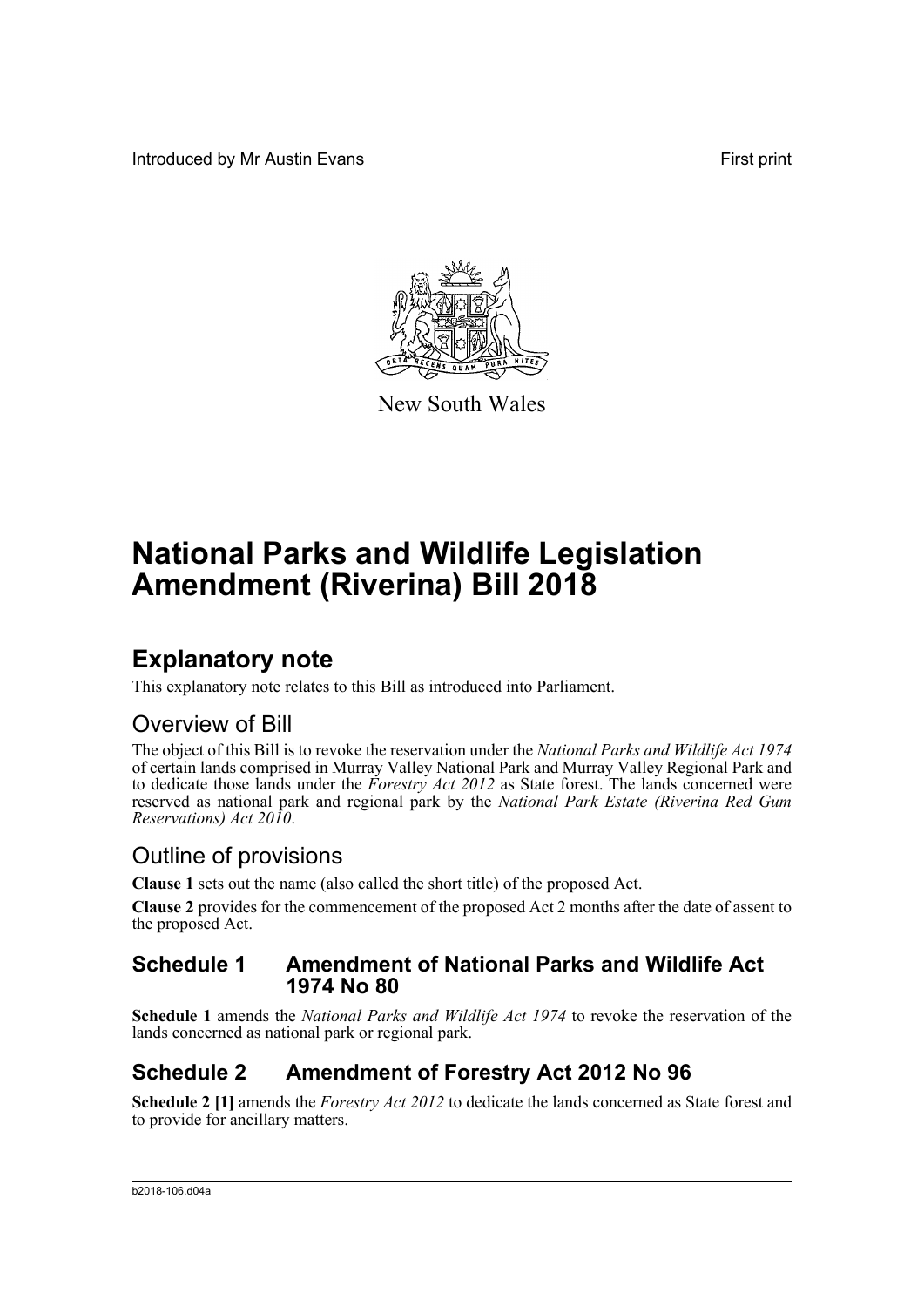**Schedule 2 [3]** enables the making of regulations that amend savings, transitional and other provisions contained in the *Forestry Act 2012*. **Schedule 2 [2]** makes a consequential amendment.

**Schedule 2 [4]** contains savings, transitional and other provisions consequent on the enactment of the proposed Act.

#### **Schedule 3 Amendment of Native Title (New South Wales) Act 1994 No 45**

**Schedule 3** amends the *Native Title (New South Wales) Act 1994* to preserve native title rights and interests in respect of the dedication of the land concerned as State forest by the proposed Act.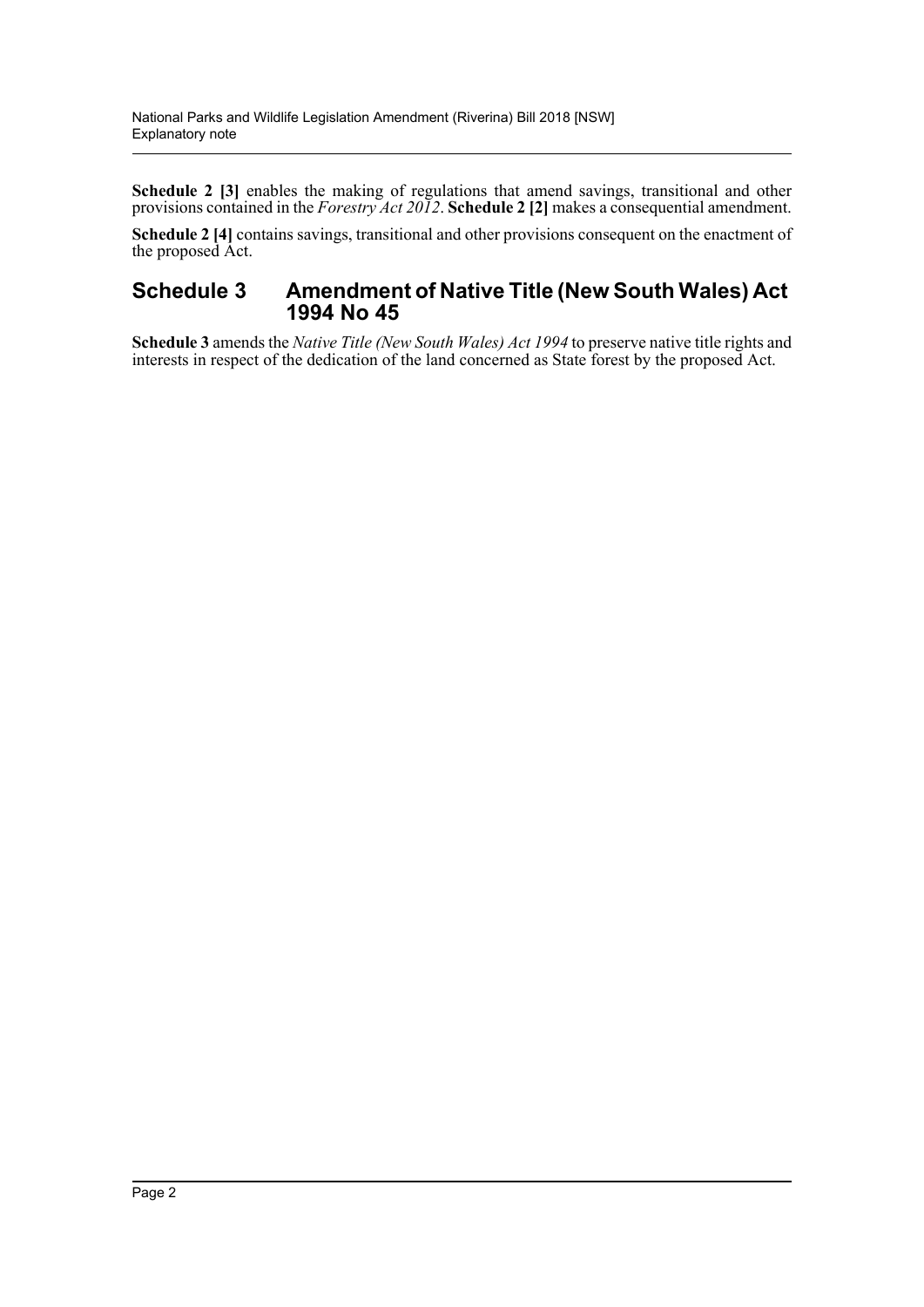Introduced by Mr Austin Evans First print

Page



New South Wales

# **National Parks and Wildlife Legislation Amendment (Riverina) Bill 2018**

## **Contents**

|            |                                                            | <b>Page</b> |
|------------|------------------------------------------------------------|-------------|
|            | Name of Act                                                | 2.          |
|            | Commencement                                               | 2           |
| Schedule 1 | Amendment of National Parks and Wildlife Act 1974 No 80    | 3.          |
| Schedule 2 | Amendment of Forestry Act 2012 No 96                       | 4           |
| Schedule 3 | Amendment of Native Title (New South Wales) Act 1994 No 45 | 6           |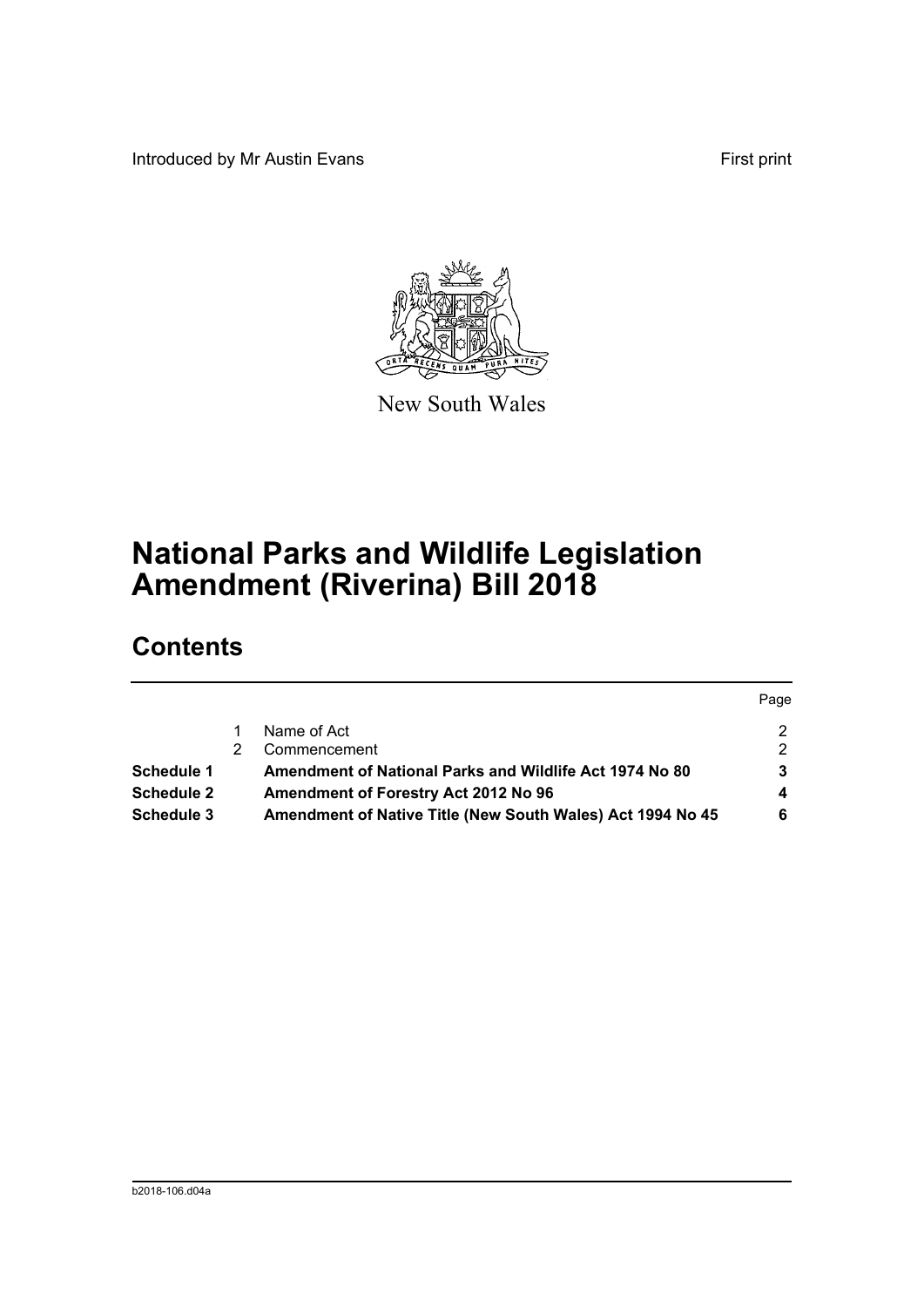

New South Wales

# **National Parks and Wildlife Legislation Amendment (Riverina) Bill 2018**

No , 2018

### **A Bill for**

An Act with respect to certain lands in the Riverina region reserved under the *National Parks and Wildlife Act 1974* or dedicated under the *Forestry Act 2012*; and for other purposes.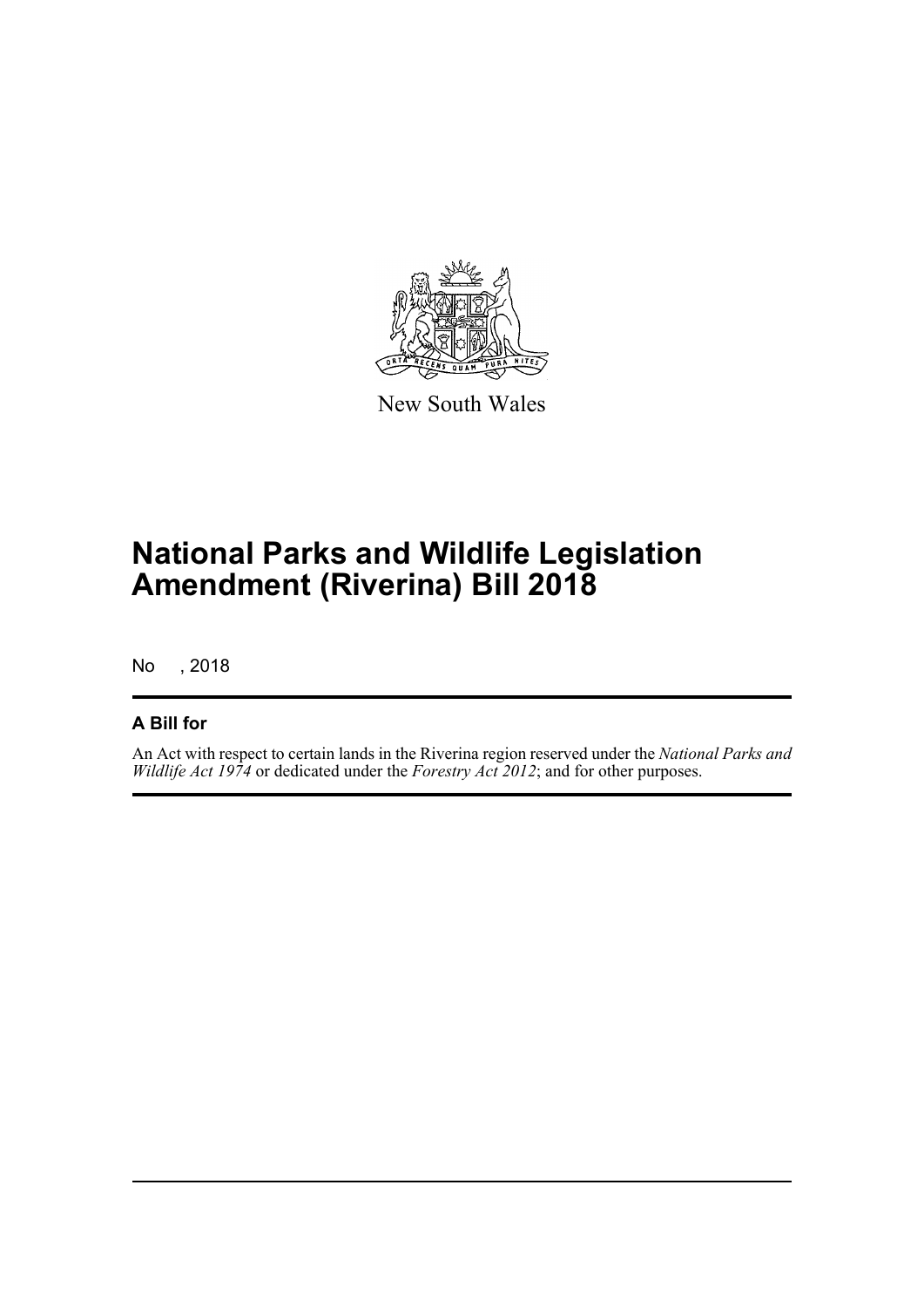<span id="page-4-1"></span><span id="page-4-0"></span>

|   | The Legislature of New South Wales enacts:                                                |        |
|---|-------------------------------------------------------------------------------------------|--------|
|   | Name of Act                                                                               | 2      |
|   | This Act is the National Parks and Wildlife Legislation Amendment (Riverina)<br>Act 2018. | 3<br>4 |
| 2 | Commencement                                                                              | 5      |
|   | This Act commences 2 months after the date of assent to this Act.                         | 6      |
|   |                                                                                           |        |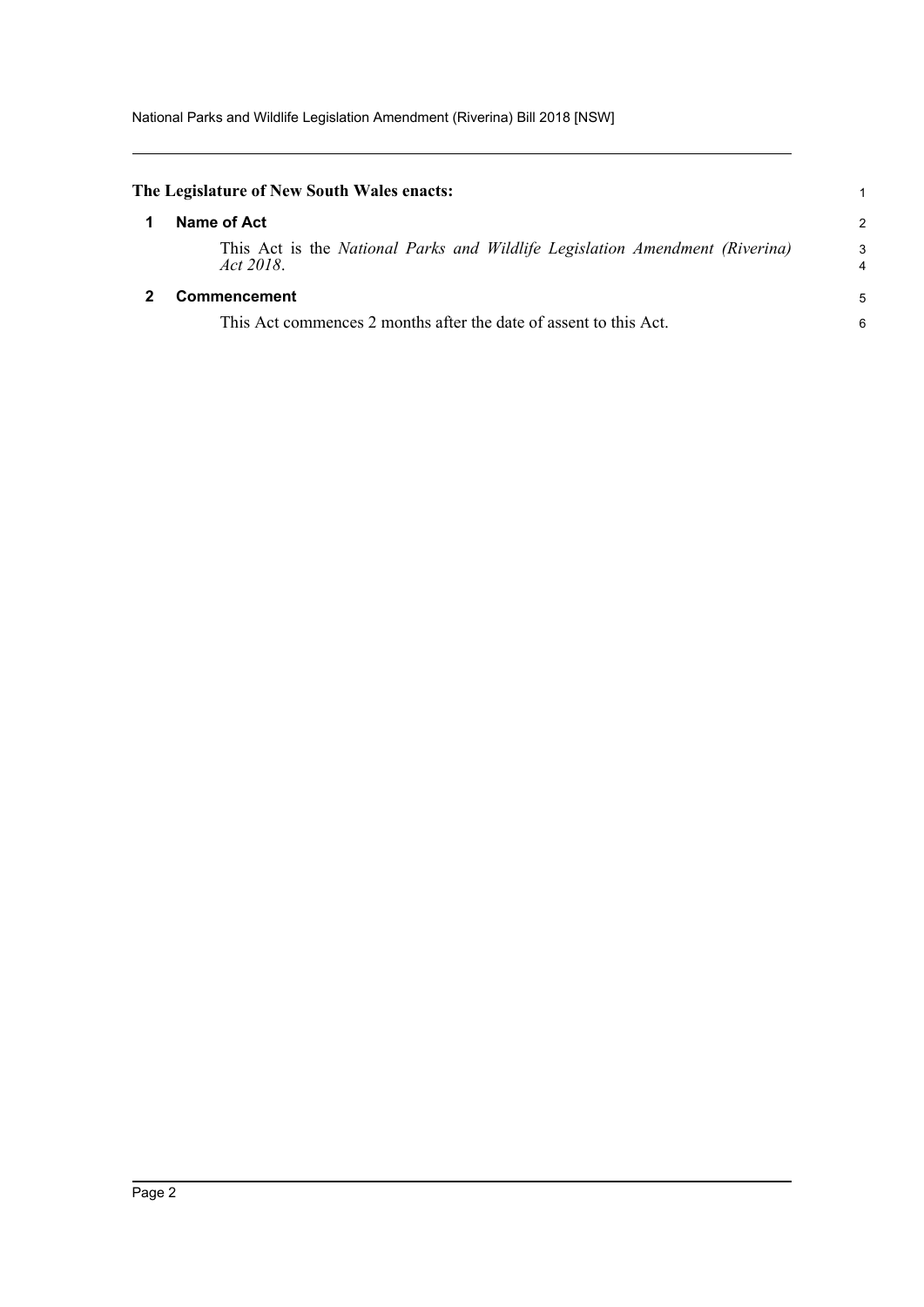### <span id="page-5-0"></span>**Schedule 1 Amendment of National Parks and Wildlife Act 1974 No 80** <sup>2</sup>

## **Schedule 2 Revocation of reservation or dedication of certain land** 3

Insert after Part 9: 4

### **Part 10 Revocations under the National Parks and Wildlife** <sup>5</sup> **Legislation Amendment (Riverina) Act 2018**

#### **39 Revocation of land in Murray Valley National Park and Murray Valley Regional** 7 **Park** 8

- (1) This clause applies to the lands described in clauses 5 and 6 of Schedule 1 to 9 the *National Park Estate (Riverina Red Gum Reservations) Act 2010* that are, 10 or are part of, Murray Valley National Park or Murray Valley Regional Park. 11
- (2) The reservation under this Act as national park or regional park of the lands to 12 which this clause applies is revoked. 13 **Note.** The lands to which this clause applies are dedicated as State forest by 14<br>Schedule 2A to the Forestry Act 2012 Schedule 2A to the *Forestry Act 2012*.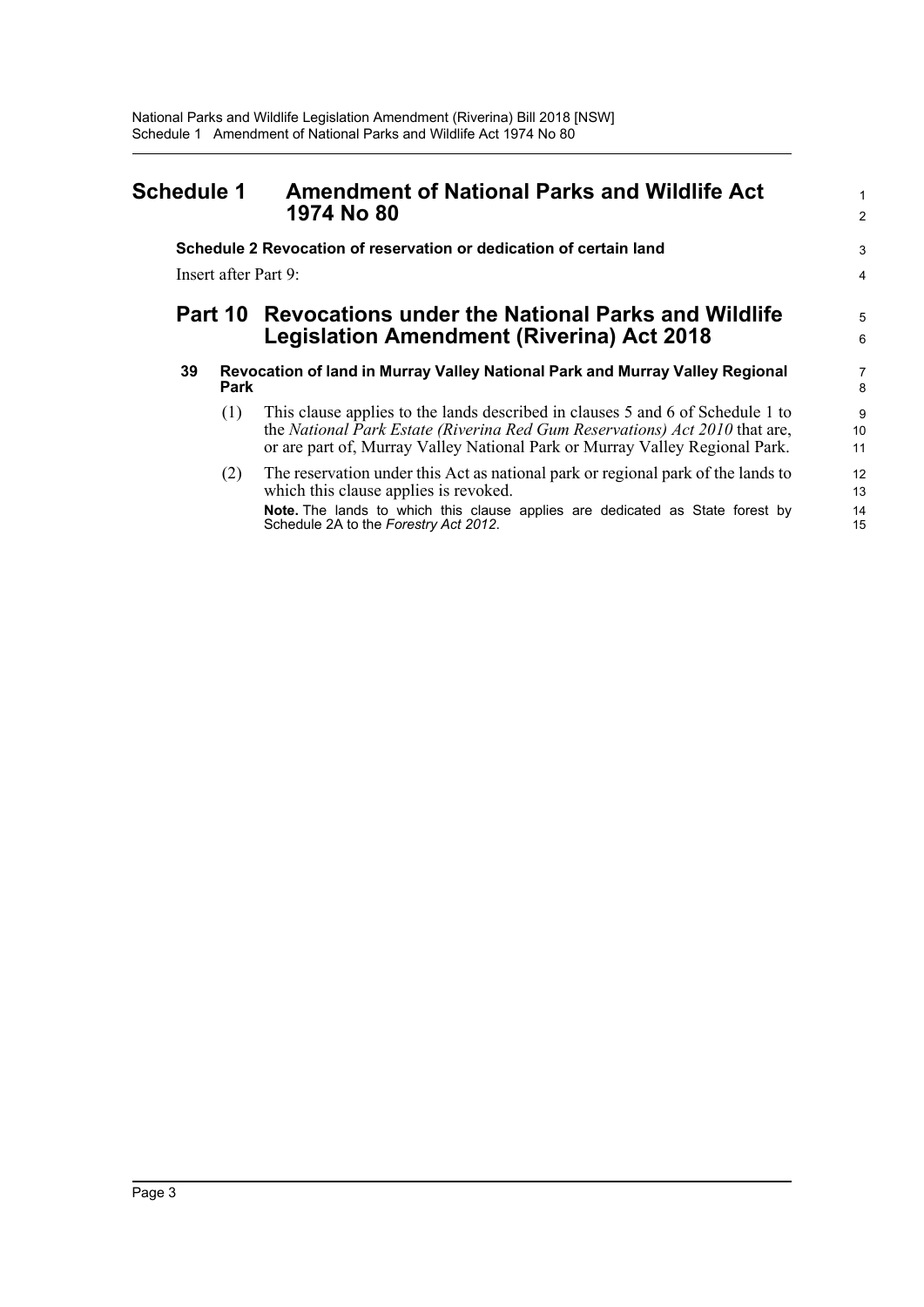<span id="page-6-0"></span>

|       | <b>Schedule 2</b>            |                    |                                                                                                          | <b>Amendment of Forestry Act 2012 No 96</b>                                                                                                                                                                                                                        |                      |  |
|-------|------------------------------|--------------------|----------------------------------------------------------------------------------------------------------|--------------------------------------------------------------------------------------------------------------------------------------------------------------------------------------------------------------------------------------------------------------------|----------------------|--|
| [1]   |                              | <b>Schedule 2A</b> |                                                                                                          |                                                                                                                                                                                                                                                                    | 2                    |  |
|       |                              |                    | Insert after Schedule 2:                                                                                 |                                                                                                                                                                                                                                                                    | З                    |  |
|       |                              |                    |                                                                                                          | Schedule 2A Dedication of land as State forest                                                                                                                                                                                                                     |                      |  |
|       | Part 1                       |                    | <b>Dedications under National Parks and Wildlife</b><br><b>Legislation Amendment (Riverina) Act 2018</b> |                                                                                                                                                                                                                                                                    | Е                    |  |
|       | 1                            |                    | Land to which Part applies                                                                               |                                                                                                                                                                                                                                                                    |                      |  |
|       |                              |                    |                                                                                                          | This Part applies to the lands:                                                                                                                                                                                                                                    |                      |  |
|       |                              |                    | (a)                                                                                                      | that are described in clauses 5 and 6 of Schedule 1 to the National Park<br>Estate (Riverina Red Gum Reservations) Act 2010, and                                                                                                                                   | ς<br>10              |  |
|       |                              |                    | (b)                                                                                                      | whose reservation under the National Parks and Wildlife Act 1974 as,<br>or as part of, Murray Valley National Park or Murray Valley Regional<br>Park is revoked by Part 10 of Schedule 2 to that Act.                                                              | 11<br>12<br>13       |  |
|       | $\mathbf 2$                  |                    |                                                                                                          | Dedication of former national park and regional park as State forest                                                                                                                                                                                               | 14                   |  |
|       |                              |                    |                                                                                                          | The lands to which this Part applies:                                                                                                                                                                                                                              | 15                   |  |
|       |                              |                    | (a)                                                                                                      | are dedicated under this Act as State forest, and                                                                                                                                                                                                                  | 16                   |  |
|       |                              |                    | (b)                                                                                                      | are, for the purposes of this Act, taken to have been so dedicated by<br>notice published in the Gazette under section 14 (1).                                                                                                                                     | 17<br>18             |  |
|       | 3                            |                    |                                                                                                          | <b>Naming of State forests</b>                                                                                                                                                                                                                                     | 19                   |  |
|       |                              | (1)                |                                                                                                          | The Minister may, by order published in the Gazette, declare that any of the<br>lands dedicated under this Part and described in the order are, or are part of,<br>the State forests named in the order.                                                           | 20<br>21<br>22       |  |
|       |                              | (2)                |                                                                                                          | A name assigned to a State forest by an order under this clause is taken to have<br>been assigned to that land by notice published in the Gazette under<br>section $14(1)$ .                                                                                       | 23<br>24<br>25       |  |
|       |                              | (3)                |                                                                                                          | An order under this clause may be published no later than 12 months after the<br>commencement of this Part.                                                                                                                                                        | 26<br>27             |  |
| $[2]$ |                              |                    |                                                                                                          | Schedule 3 Savings, transitional and other provisions                                                                                                                                                                                                              | 28                   |  |
|       | Omit clause 1 (1A).          |                    |                                                                                                          |                                                                                                                                                                                                                                                                    |                      |  |
| [3]   | Schedule 3, clause 1 (4)     |                    |                                                                                                          |                                                                                                                                                                                                                                                                    | 30                   |  |
|       | Insert after clause $1(3)$ : |                    |                                                                                                          |                                                                                                                                                                                                                                                                    | 31                   |  |
|       |                              | (4)                |                                                                                                          | Without limiting subclauses $(1)$ and $(2)$ , regulations made for the purposes of<br>this clause may amend this Schedule to provide for additional or different<br>savings and transitional provisions instead of including the provisions in the<br>regulations. | 32<br>33<br>34<br>35 |  |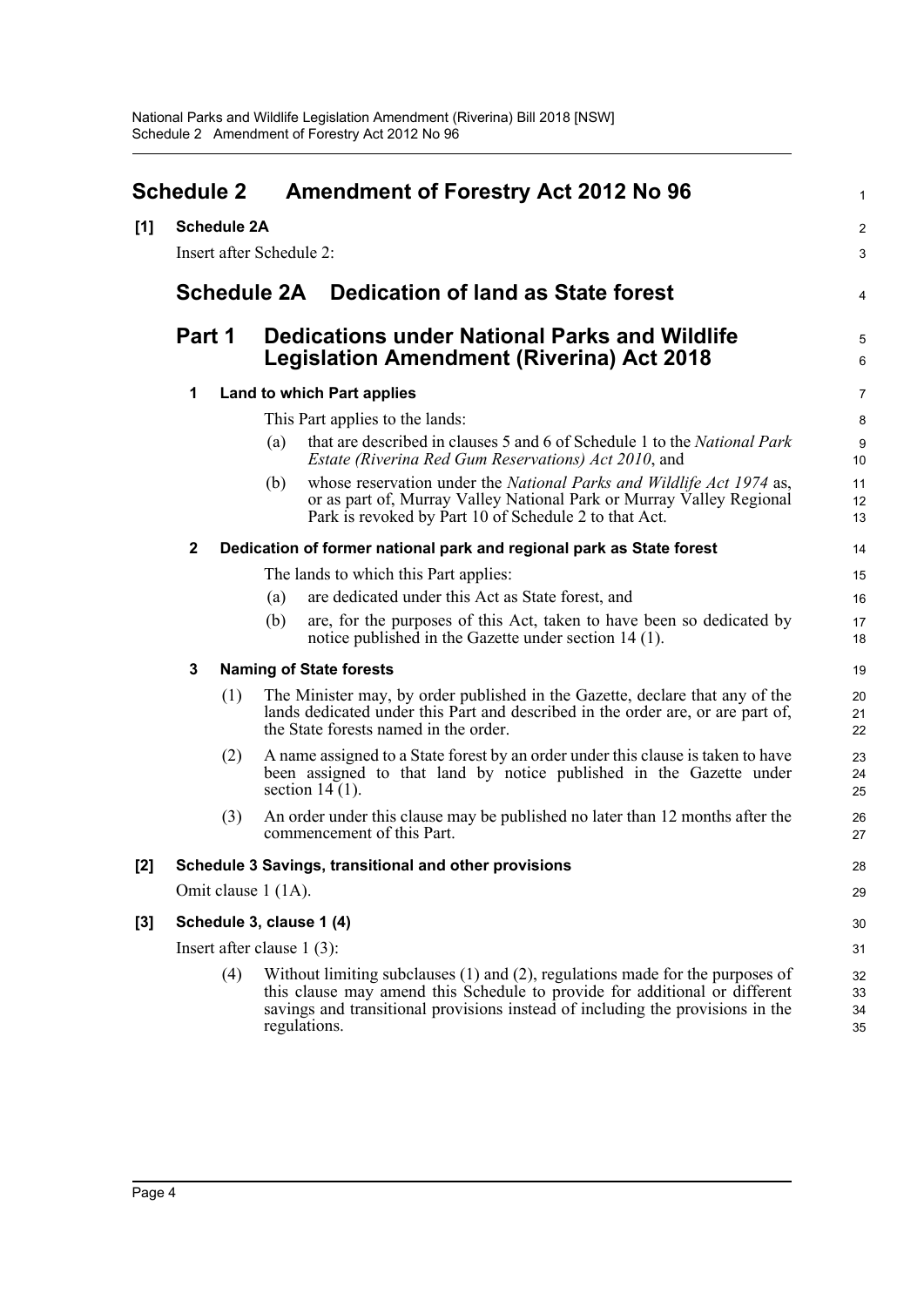| [4] | <b>Schedule 3</b> |                                                                                                                                                                                                                                                                                                                                                                                                                                     |                                                                           |
|-----|-------------------|-------------------------------------------------------------------------------------------------------------------------------------------------------------------------------------------------------------------------------------------------------------------------------------------------------------------------------------------------------------------------------------------------------------------------------------|---------------------------------------------------------------------------|
|     |                   | Insert at the end of the Schedule, with appropriate Part and clause numbering:                                                                                                                                                                                                                                                                                                                                                      | $\overline{2}$                                                            |
|     | Part              | <b>Provisions consequent on enactment of National</b><br><b>Parks and Wildlife Legislation Amendment</b><br>(Riverina) Act 2018                                                                                                                                                                                                                                                                                                     | 3<br>4<br>5                                                               |
|     |                   | <b>Existing leases or licences</b>                                                                                                                                                                                                                                                                                                                                                                                                  | 6                                                                         |
|     | (1)               | Any lease or licence granted under Part 12 of the National Parks and Wildlife<br>Act 1974 that affects any of the lands to which Part 1 of Schedule 2A to this<br>Act applies and was is in force immediately before the commencement of the<br>National Parks and Wildlife Legislation Amendment (Riverina) Act 2018,<br>continues in force until the expiration of the term for which it was granted,<br>unless sooner cancelled. | $\begin{array}{c} 7 \\ 8 \end{array}$<br>$\overline{9}$<br>10<br>11<br>12 |
|     | (2)               | The National Parks and Wildlife Act 1974 (except for section 151C $(2)$ )<br>continues to apply in respect of the existing lease or licence until the lease or<br>licence expires or is cancelled.                                                                                                                                                                                                                                  | 13<br>14<br>15                                                            |
|     |                   | <b>Existing easements</b>                                                                                                                                                                                                                                                                                                                                                                                                           | 16                                                                        |
|     |                   | Any easement or right of way granted under Part 12 of the National Parks and<br><i>Wildlife Act 1974</i> through, on, in or over any of the lands to which Part 1 of<br>Schedule 2A to this Act applies is taken to have been granted under section 34<br>of this Act.                                                                                                                                                              | 17<br>18<br>19<br>20                                                      |